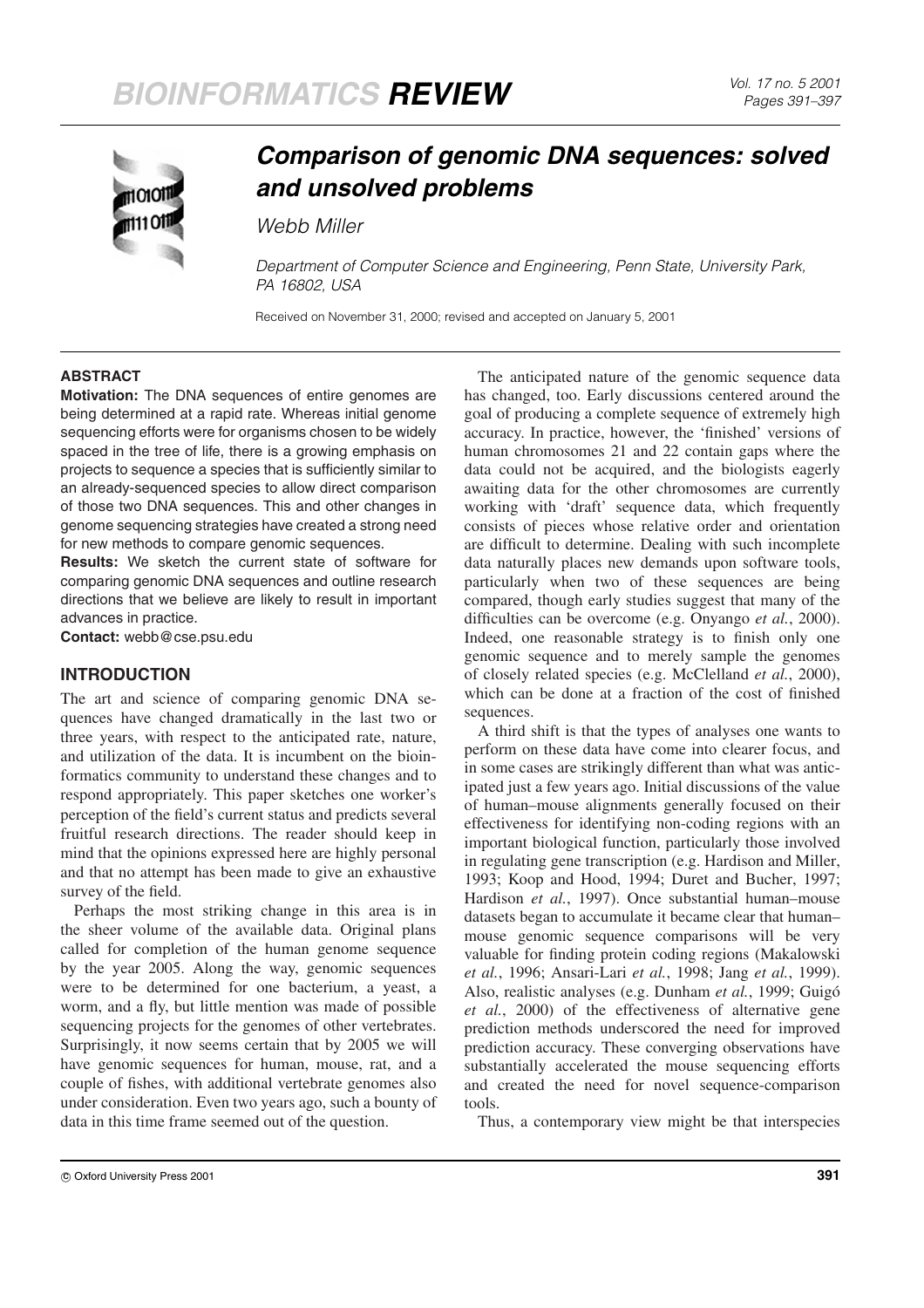genomic comparisons will first be used to aid identification of all protein-coding regions. Subsequently, and probably extending over a much longer time period, these comparisons will be used to locate signals that regulate gene transcription, to understand the mechanisms and tempo of genome evolution, and to identify hitherto unimagined segments that modulate the structure and function of the genome.

Here we give a personal opinion of the state and desirable direction of software for comparing genomic DNA sequences. A disproportionate fraction of the discussion concerns pairwise alignment algorithms; this reflects the relatively thorough exploration of those methods to date, rather than an urgency for new developments. Indeed, the need for work in certain other areas is more pressing, precisely because little work on them has been completed and little is known about how research might best proceed.

In summary, this paper identifies the following immediate needs (in no particular order).

- (1) Improved software that aligns two genomic sequences and has a rigorous statistical basis.
- (2) An industrial-strength gene prediction system that effectively combines genomic sequence comparisons, intrinsic sequence properties, and results from searching databases of proteins sequences and ESTs.
- (3) Reliable and automatic software for aligning three or more genomic sequences.
- (4) Better methods for displaying and browsing genomic sequence alignments.
- (5) Improved datasets and protocols for evaluating the correctness and performance of genomic alignment software.

Of course, the hope is that the fruits of these efforts will quickly be placed in the hands of biologists, in the form of network servers and/or portable software.

#### **PAIRWISE ALIGNMENT ALGORITHMS**

Alignment of two genomic sequences poses problems not well addressed by earlier alignment programs, which were typically designed for protein sequences. Most such programs are incapable of producing accurate long alignments, and may have other deficiencies for genomic sequences. For instance, the Blastn program does not permit alignment scores that distinguish transitions from transversions, much less ones that model, e.g. nucleotide substitution patterns that depend on the isochore.

A number of newer tools are aimed at comparing two genomic DNA sequences. Examples include MUMmer (Delcher *et al.*, 1999), DBA (Jareborg *et al.*, 1999), GLASS (Batzoglou *et al.*, 2000), WABA (Kent and Zahler, 2000) and Dialign (Morgenstern *et al.*, 1998; Göttgens et al., 2001). These programs use a variety of different methods; a detailed comparison of their performances would be quite useful, but is beyond the scope of this paper.

We are most familiar with the strengths and weaknesses of the alignment program used by the PipMaker network server (Schwartz *et al.*, 2000), and will limit our detailed comments to it. That program, called 'blastz', uses an approach similar to the gapped blast program (Altschul *et al.*, 1997). Instead of the widely used notion of locally optimal alignment proposed by Smith and Waterman (1981), blastz uses the 'X-drop' approach (Zhang *et al.*, 1998), which we prefer for reasons given by Zhang *et al.* (1999).

We emphasize that blastz calculates *local* alignments; i.e. given two sequences, it produces a set of alignments that individually cover only a portion of each sequence. We believe that this is necessary for a general purpose genomic sequence aligner, since a global (end-to-end) alignment strategy is doomed to frequently align unrelated regions, and worse, to produce misleading results for the common case of genome rearrangement, such as a family of duplicated genes. A related feature of PipMaker is that it can compare a finished sequence to a draft sequence and predict the orientation and ordering of the pieces having significant matches. (Although a prototype variant of PipMaker can compare two draft sequences and simultaneously order the pieces in each species, that capability is not currently available on the server. See Zhang *et al.*, 2001.) Another particular concern of PipMaker is to handle interspersed repeats in an appropriate manner: they are not permitted to align in the initial steps that determine the rough locations of matches, but can be aligned in later stages. This strategy avoids most spurious matches while permitting a repeat element that has assumed a functional role (e.g. Stavenhagen and Robins, 1988) to be detected if it occurs in both species.

PipMaker is designed for efficient comparison of two sequences of length about 100–1000 kb, and at an evolutionary distance approximately that of humans and mice. It is not designed to align just the regions with a conserved biological function; ideally it finds the orthologous nucleotide pairs, i.e. the position pairs that are descended from the same position in the ancestral sequence, allowing for substitution mutations. Under conditions that differ markedly from these assumptions, other methods may well be more appropriate.

For instance, an initial comparison of two entire chromosomes to identify homologous regions should be performed at higher speed and reduced sensitivity compared to PipMaker. An obvious and frequently effective approach is to find only gap-free alignments with very high scores, as sketched by Altschul *et al.* (1990, esp.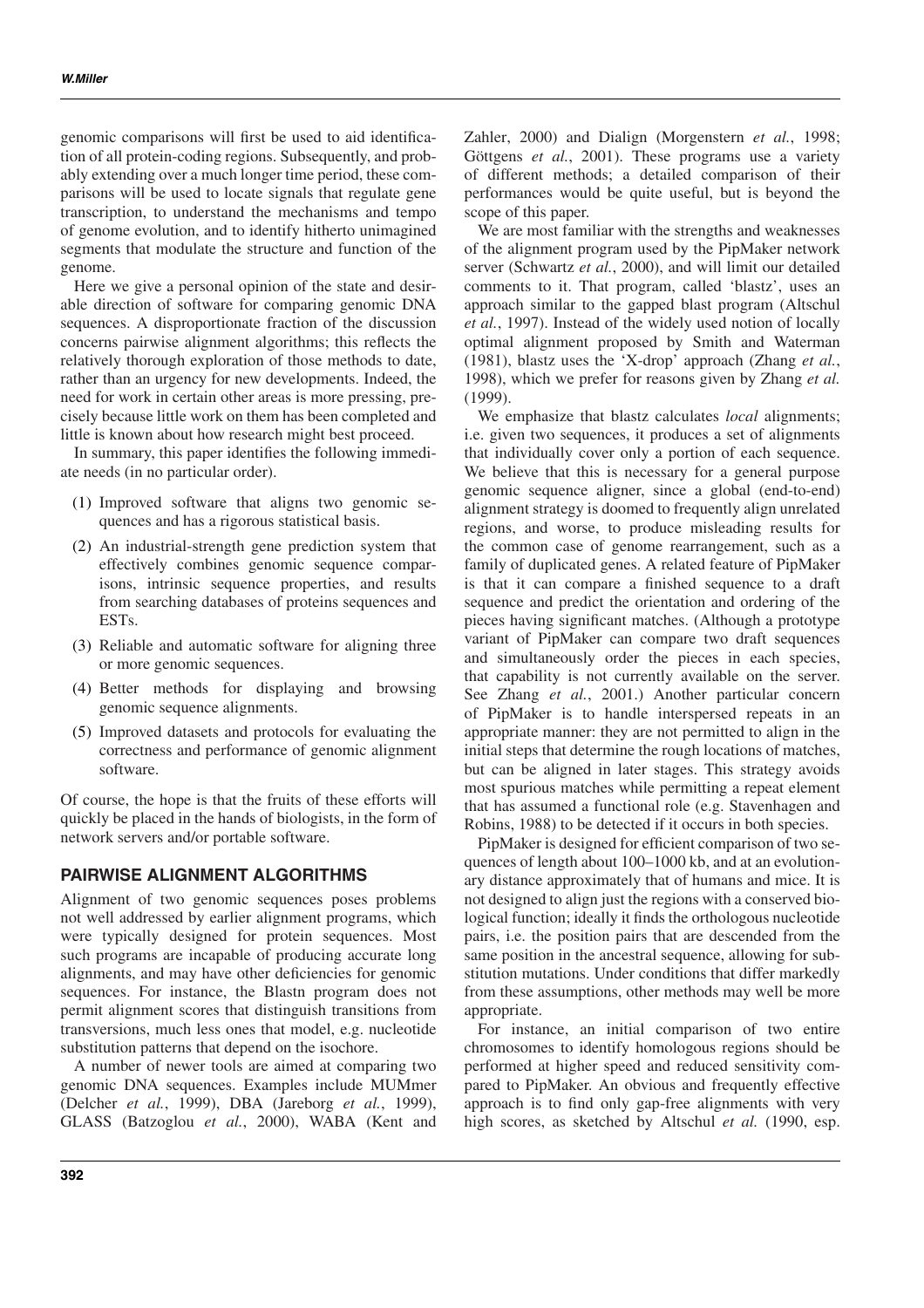p. 409) and implemented by Schwartz *et al.* (1991). For extremely similar sequences there are 'greedy' alignment methods that compute optimal alignments. (Despite the name, in this context greedy methods are guaranteed to optimize an alignment score.) These algorithms allow gaps in the alignments and are extremely efficient, but work well only for very simple alignment-scoring schemes—for richer scores they lose their efficiency edge over dynamic programming. The basic techniques were developed by computer scientists in the mid-1980s, and have been useful for certain applications in bioinformatics (e.g. Florea *et al.*, 1998). Zhang *et al.* (2000) describe a variant that produces local alignments and survey the literature on this approach.

We believe that a more pressing need is for methods that give higher accuracy and/or more information than PipMaker offers. though perhaps at the cost of increased computation time. One potential approach is to stick with a dynamic programming alignment algorithm, but to use a more realistic scoring function. For instance, better approximations to the actual distribution of gap lengths (Gu and Li, 1995) can be used in optimal alignments, though at increased computational cost (Miller and Myers, 1988). Similarly, it is possible to score matches and mismatches in ways that may be more realistic (Huang, 1994). Another potentially useful approach for extracting better information by expending additional computational resources is through estimation of the reliability of each region within a computed alignment (Chao *et al.*, 1993b; Mevissen and Vingron, 1996; Holmes and Durbin, 1998).

A particularly attractive strategy is to apply hidden Markov models along the lines of Durbin *et al.* (1998, esp. Chapter 4), which can provide rigorous reliability estimations as well as segmenting the region based on degree of sequence conservation. Kent and Zahler (2000) describe an implementation of this approach. Another technique with considerable potential is a Gibbs sampling strategy (e.g. Wasserman *et al.*, 2000). Methods, such as these, with a rigorous statistical basis will be warmly received by biologists.

#### **HOMOLOGY-ASSISTED GENE PREDICTION**

As mentioned above, early genomic sequence alignments will be focused on finding protein-coding regions. Initial efforts to rigorously incorporate human–mouse comparisons into gene prediction methods have recently appeared (Bafna and Huson, 2000; Batzoglou *et al.*, 2000; Novichkov *et al.*, 2000; Wiehe *et al.*, 2000). However, some of these tools do not permit additional evidence concerning gene location to be utilized. There is a pressing need for a reliable tool that can accurately combine evidence from genomic sequence comparisons with the traditional clues from intrinsic sequence properties and the results of searching databases of protein sequences and ESTs.

### **MULTIPLE ALIGNMENT ALGORITHMS**

The extensive literature on alignment methods for three or more sequences is almost entirely geared toward comparison of protein sequences. This is of course to be expected, since few examples exist of genomic sequence data from several similar species. However, that situation will change radically in the near future.

An early multiple alignment program aimed at genomic sequences is discussed by Hardison *et al.* (1994). It uses progressive alignment and quasi-natural gap costs (Altschul, 1989), which do about as well as possible at scoring gaps as dictated by a 'sum of pairwise scores' approach. Also, it pays considerable attention to effective utilization of computer space to obtain reasonable accuracy and efficiency. However, in our opinion, it requires too much control by the user. Our goal is a program that operates reliably in the absence of any user intervention. Such a program is part of our current prototype for MultiPipMaker, which will be released once we have an adequate variety of test data to warrant confidence in its reliability. However, suffice it to say that the problem is difficult, and that effort to improve upon existing solutions is appropriate.

## **VISUAL METAPHORS AND BROWSING TOOLS FOR ALIGNMENTS**

The first people to contemplate genomic sequence alignments (e.g. Pustell and Kafatos, 1982) realized that visualization tools are necessary to cope with the potentially huge volume of output. Early work centered on the 'dotplot' representation (Schwartz *et al.*, 1991; Sonnhammer and Durbin, 1995), but there has been a shift of attention toward more compact representations (Chao *et al.*, 1993a; Koop and Hood, 1994; Duret *et al.*, 1996; Galili *et al.*, 1997; Jareborg and Durbin, 2000; Lund *et al.*, 2000; Göttgens et al., 2001). An interesting variant of the problem is to effectively represent an alignment of two very similar sequences, which should emphasize the places where the sequences differ (Zhang and Madden, 1997; Delcher *et al.*, 1999).

More work is needed. For instance, the main visualization metaphor used by PipMaker, i.e. a 'percent identity plot' with one line per gap-free segment, is effective only for certain resolutions, say, 1–5 kb per inch of the figure; at lower resolution (i.e. more nucleotides per inch), it degenerates to a cloud of points conveying little if any information. What is the best way to summarize the varying degree of sequence conservation over a megabase region, using a picture that is, say, 1 inch high and 6 inches long? What about a summary for 500 bp in that same amount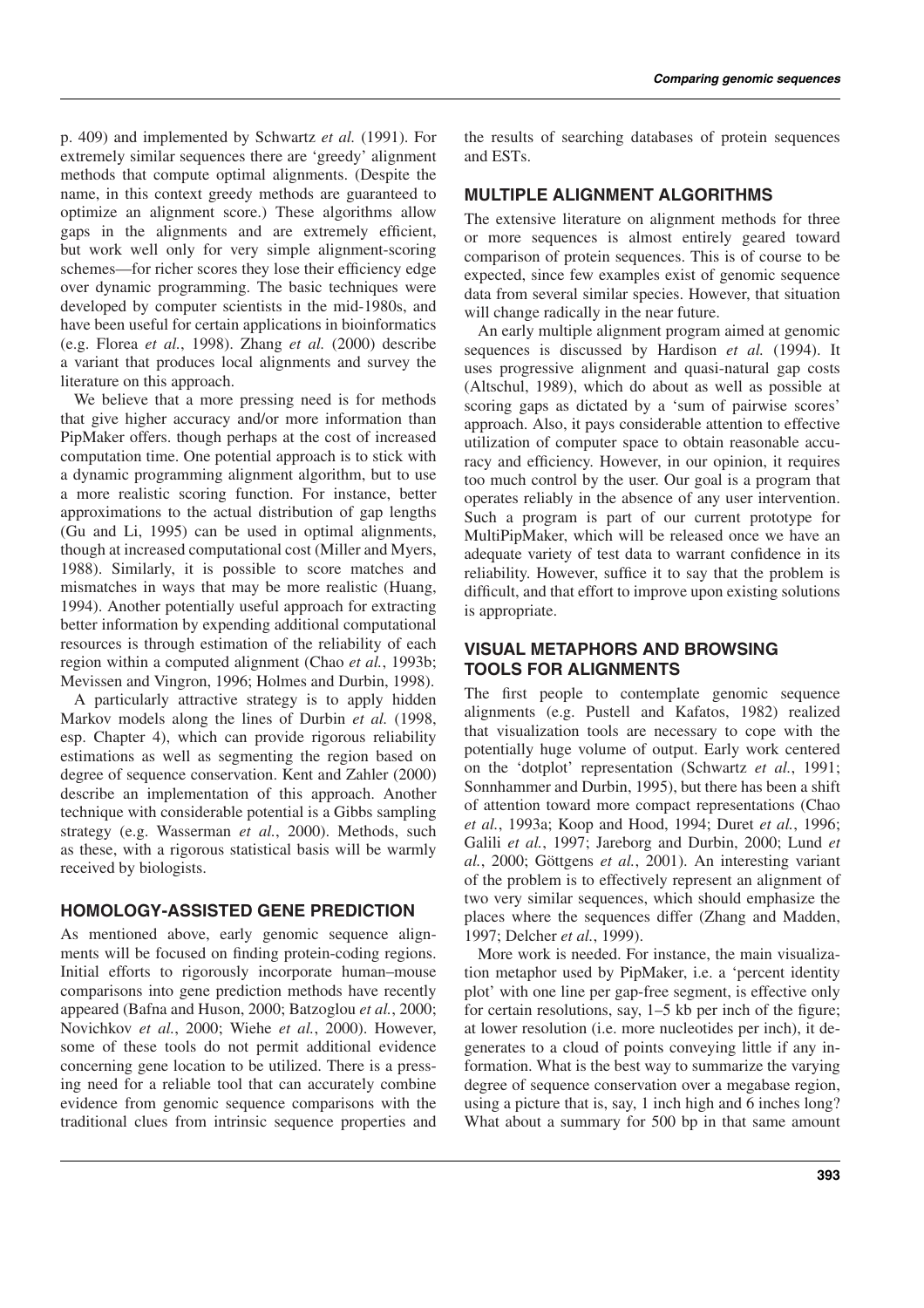| Name         | http address                                        | Type | Reference                  |
|--------------|-----------------------------------------------------|------|----------------------------|
| Alfresco     | http://www.sanger.ac.uk/Software/Alfresco           | P    | Jareborg and Durbin (2000) |
| <b>CGAT</b>  | http://ftp.inertia.bs.jhmi.edu/roger/CGAT/CGAT.html | P    | Lund <i>et al.</i> (2000)  |
| EnteriX      | http://ftp.globin.cse.psu.edu/enterix               | А    | Florea et al. (2000a)      |
| <b>GLASS</b> | http://ftp.plover.lcs.mit.edu                       | S    | Batzoglou et al. (2000)    |
| Gibbs        | http://www.wadsworth.org/res&res/bioinfo            | P, S | Wasserman et al. (2000)    |
| Intronerator | http://www.cse.ucsc.edu/~kent/intronerator          | S    | Kent and Zahler (2000)     |
| LAJ          | http://ftp.bio.cse.psu.edu                          | A, P | Wilson et al. $(2001)$     |
| LAJ          | http://ftp.web.uvic.ca/~bioweb/laj.html             | А    | Wilson et al. $(2001)$     |
| MUMmer       | http://www.tigr.org/softlab                         | P    | Delcher et al. (1999)      |
| PipMaker     | http://ftp.bio.cse.psu.edu                          |      | Schwartz et al. (2000)     |
| Rosetta      | http://ftp.plover.lcs.mit.edu                       | S    | Batzoglou et al. (2000)    |
| <b>SGP</b>   | http://ftp.soft.ice.mpg.de/sgp-1                    | S    | Wiehe et al. (2000)        |
| SynPlot      | http://www.sanger.ac.uk/Users/jgrg/SynPlot          | P    | Göttgens et al. (2001)     |
| <b>VISTA</b> | http://www.gsd.lbl.gov/vista                        | S    | Dubchak et al. (2000)      |
| <b>WABA</b>  | http://www.cse.ucsc.edu/~kent/xenoAli/index.html    | P.S  | Kent and Zahler (2000)     |

**Table 1.** Some network resources for genomic sequence alignments. The following codes are used for Type:  $A =$ archived alignments,  $P =$ programs, and  $S =$ server

of space? The difficult part of this is likely to lie in implementing an interactive software system that smoothly supports the chosen visual metaphors.

With multiple alignments, a few projects have explored issues of visualization and browsing (e.g. Schuler *et al.*, 1991; Boguski *et al.*, 1992; Jeanmougin *et al.*, 1998; Lee *et al.*, 1998; Dubchak *et al.*, 2000; Florea *et al.*, 2000a). Much more work along these lines will be appropriate and natural once a number of relevant datasets are in hand.

Potential components of alignment-browsing systems include tools to identify regions that exhibit properties suggestive of a particular biological function, such as matching the consensus sequence for a specific transcription factor binding site. Similarly, one might want tools that find particularly well conserved segments within an alignment (e.g. Stojanovic *et al.*, 1997, 1999).

Considerable impetus for further development of visualization/browsing techniques comes from the growing need for on-line archives of annotated alignments. A precomputed alignment, annotated with various kinds of hyperlinks, can present more detail than is possible in a traditional journal publication, and can be continuously updated. Internet archives of genomic alignments exist for *E.coli* and several closely related organisms (EnteriX; Florea *et al.*, 2000a), and for *C.elegans* and a close relative (Intronerator; Kent and Zahler, 2000). Other sites give a preview of how this might work for mammalian genomes (LAJ; Wilson *et al.*, 2001).

## **EVALUATING ALIGNMENT METHODS**

There is an urgent need for methods to evaluate the effectiveness of alignment software for genomic sequences. The situation stands in stark contrast to that for software that aligns protein sequences, where there exist well-curated datasets of 'correct' alignments and established protocols for their use in software evaluation (e.g. Thompson *et al.*, 1999).

Of course, for alignment tools intended for gene prediction, one has the benefit of an extensive literature and several large datasets for evaluating *ab initio* methods. Instead, the problem lies with evaluating methods aimed largely at properly aligning non-coding regions, since we rarely know what the 'right answer' is. At first glance, the problem seems tractable—we can extract examples from some available database of experimentally confirmed regulatory sites, such as TRRD (Kolchanov *et al.*, 2000), and measure each program's ability to detect those regions. However, in our hands (Stojanovic *et al.*, 1999; Florea *et al.*, 2000b) such an approach proved to be far more difficult than initially imagined. A prime example of software evaluation in this area is given by Wasserman *et al.* (2000).

## **URLS**

Table 1 collects together the World-Wide Web addresses of some of the tools discussed above.

#### **DISCUSSION**

The lure of effectively utilizing the forthcoming bounty of genome sequence data from two or more closely related organisms will trigger an explosion of new ideas and software. Now is the time for an unfettered exploration of the possibilities by all interested parties. Our aim in writing this report is to assist individuals and groups wanting to quickly familiarize themselves with this exciting and promising area. The near-term research directions identi-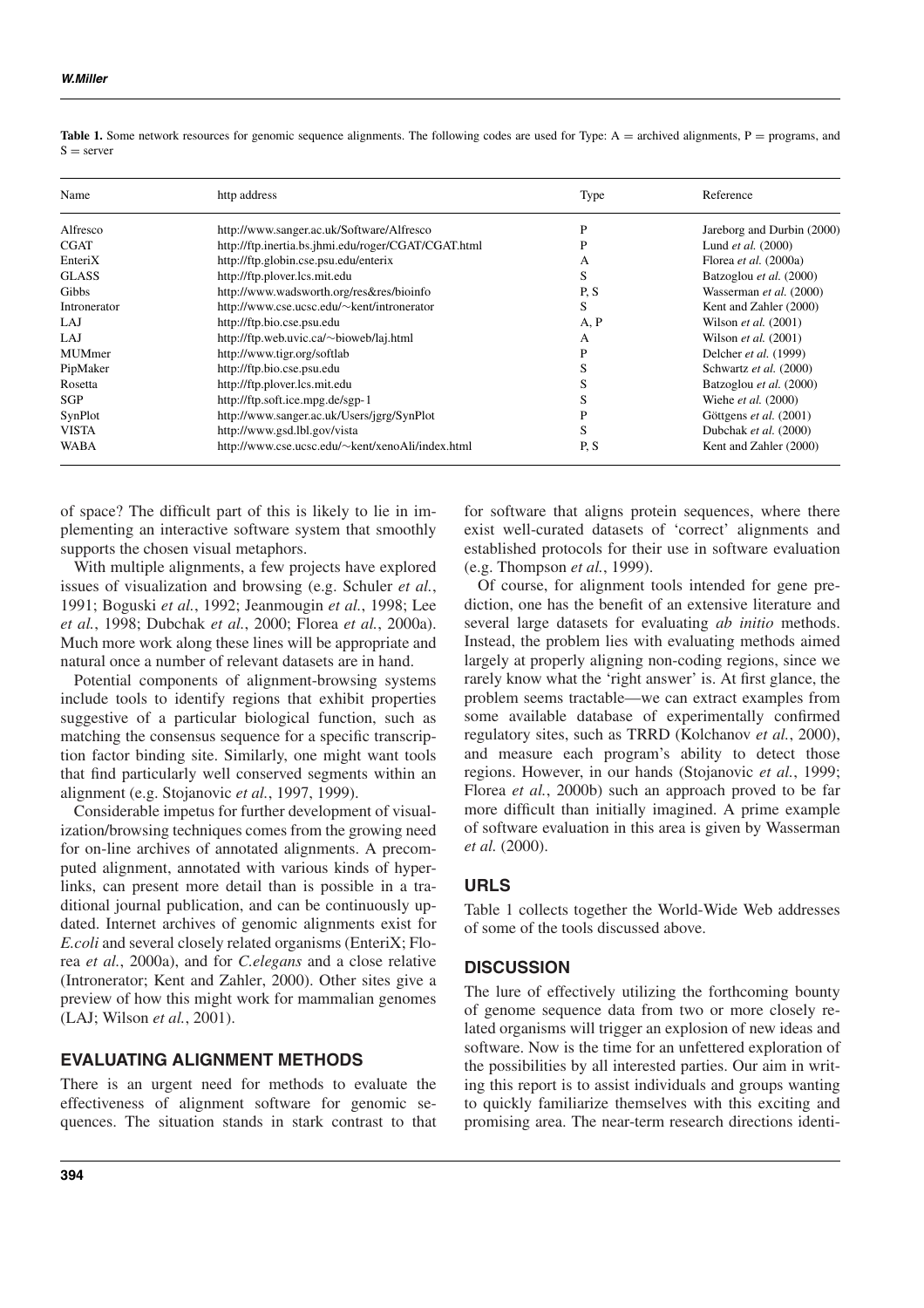fied above need to be addressed as soon as possible, which will require the combined ideas and concerted effort of many enthusiastic researchers.

However, there is another compelling need that should not be overlooked. The bioinformatics community will be ill-served if we produce a bewildering array of tools with capabilities and strengths that overlap in a complex manner. Of course, it might turn out that one individual or small group is able to produce a product of such high quality that a biologist can safely forget the other tools; for mammalian genome sequences this happened with *ab initio* gene prediction and with identification of interspersed repeats. Given the extreme time pressures and the wide range of expertise required, we doubt that any one group will soon solve all of the problems outlined here.

We all know of areas within bioinformatics where there are numerous software tools, none of which is clearly superior. Unfortunately for users, an area can become quite cluttered with mediocre tools, because many people find it much easier and more fun to develop a new program than to adequately verify that it actually improves upon earlier work, and using another person's software is sometimes treated like using their toothbrush. The introduction of new programs without a careful evaluation can run counter to the interests of the biomedical community. Individual biologists may waste time doing their own, often incomplete, comparisons among a larger collection of competing tools or, worse yet, a trusting user may draw conclusions from improper or inferior output. We are already seeing signs of spurious clutter in some of the areas surveyed above.

However, within a few years it will be technically feasible for the bioinformaticians with expertise in developing software for comparing genomic DNA sequences to pool their ideas and energy to produce a compact tool set that serves a number of needs of biomedical researchers. We hope that the individuals involved will be sufficiently community-minded to do so.

#### **ACKNOWLEDGEMENTS**

This work was supported by grant HG02238 from the National Human Genome Research Institute.

#### **REFERENCES**

- Altschul,S. (1989) Gap costs for multiple sequence alignment. *J. Theor. Biol.*, **138**, 297–309.
- Altschul,S., Gish,W., Miller,W., Myers,E. and Lipman,D. (1990) A basic local alignment search tool. *J. Mol. Biol.*, **215**, 403–410.
- Altschul,S., Madden,T., Schaffer,A., Zhang,J., Zhang,Z., Miller,W. and Lipman,D. (1997) Gapped BLAST and PSI-BLAST—a new generation of protein database search programs. *Nucleic Acids Res.*, **25**, 3389–3402.
- Ansari-Lari,M.A., Oeltjen,J.C., Schwartz,S., Zheng,Z., Muzny,D.M., Lu,J., Gorrell,J.H., Chinault,A.C., Belmont,J.W.,

Miller,W. and Gibbs,R.A. (1998) Comparative sequence analysis of a gene-rich cluster at human chromosome 12p13 and its syntenic region on mouse chromosome 6. *Genome Res.*, **8**, 29–40.

- Bafna,V. and Huson,D.H. (2000) The conserved exon method for gene finding. *Ismb*, **8**, 3–12.
- Batzoglou,S., Pachter,L., Mesirov,J., Berger,B. and Lander,E.S. (2000) Human and mouse gene structure: comparative analysis and application to exon prediction. *Genome Res.*, **10**, 950–958.
- Boguski,M., Hardison,R., Schwartz,S. and Miller,W. (1992) Analysis of conserved domains and sequence motifs in cellular regulatory proteins and locus control regions using new software tools for multiple alignment and visualization. *The New Biologist*, **4**, 247–260.
- Chao,K.-M., Hardison,R. and Miller,W. (1993a) Constrained sequence alignment. *Bull. Math. Biol.*, **55**, 503–524.
- Chao,K.-M., Hardison,R. and Miller,W. (1993b) Locating wellconserved regions within a pairwise alignment. *CABIOS*, **9**, 387– 396.
- Delcher,A.L., Kasif,S., Fleischman,R., Peterson,J., White,O. and Salzberg,S.L. (1999) Alignment of whole genomes. *Nucleic Acids Res.*, **27**, 2369–2376.
- Dubchak,I., Brudno,M., Loots,G., Pachter,L., Mayor,C., Rubin,E. and Frazer,K.A. (2000) Active conservation of noncoding sequences revealed by three-way species comparison. *Genome Res.*, **10**, 1304–1306.
- Dunham,I., Shimizu,N., Roe,B., Chissoe,S. *et al.* (1999) The DNA sequence of human chromosome 22. *Nature*, **402**, 489–495.
- Durbin,R., Eddy,S., Krogh,A. and Mitchison,G. (1998) *Biological Sequence Analysis*. Cambridge University Press, Cambridge, UK.
- Duret,L., Gasteiger,E. and Perriere,G. (1996) LALNVIEW: a graphical viewer for pairwise sequence alignments. *CABIOS*, **12**, 507– 510.
- Duret,L. and Bucher,P. (1997) Searching for regulatory elements in human noncoding sequences. *Curr. Opin. Struct. Biol.*, **7**, 399– 406.
- Florea,L., Hartzell,G., Zhang,Z., Rubin,G.M. and Miller,W. (1998) A computer program for aligning a cDNA sequence with a genomic DNA sequence. *Genome Res.*, **8**, 967–974.
- Florea,L., Riemer,C., Schwartz,S., Zhang,Z., Stojanovic,N., Miller,W. and McClelland,M. (2000a) Web-based visualization tools for bacterial genome alignments. *Nucleic Acids Res.*, **28**, 3486–3496.
- Florea,L., Li,M., Riemer,C., Giardine,B., Miller,W. and Hardison,R. (2000b) Validating computer programs for functional genomics in gene regulatory regions. *Current Genomics*, **1**, 11–27.
- Galili,N., Baldwin,H., Lund,J., Reeves,R., Gong,W., Wang,Z., Roe,B., Emanuel,B., Nayak,S., Mickanin,C., Budarf,M. and Buck,C.A. (1997) A region of mouse chromosome 16 is syntenic to the DiGeorge, velocardiofacial syndrome minimal critical region. *Genome Res.*, **7**, 17–26.
- Göttgens, B., Gilbert, J., Barton, L., Grafham, D., Rodgers, J., Bentley,D. and Green,A.R. (2001) Long range comparison of human and mouse SCL loci: localized regions of sensitivity to restriction endonucleases correspond precisely with peaks of conserved non-coding sequences. *Genome Res.*, **11**, 87–97.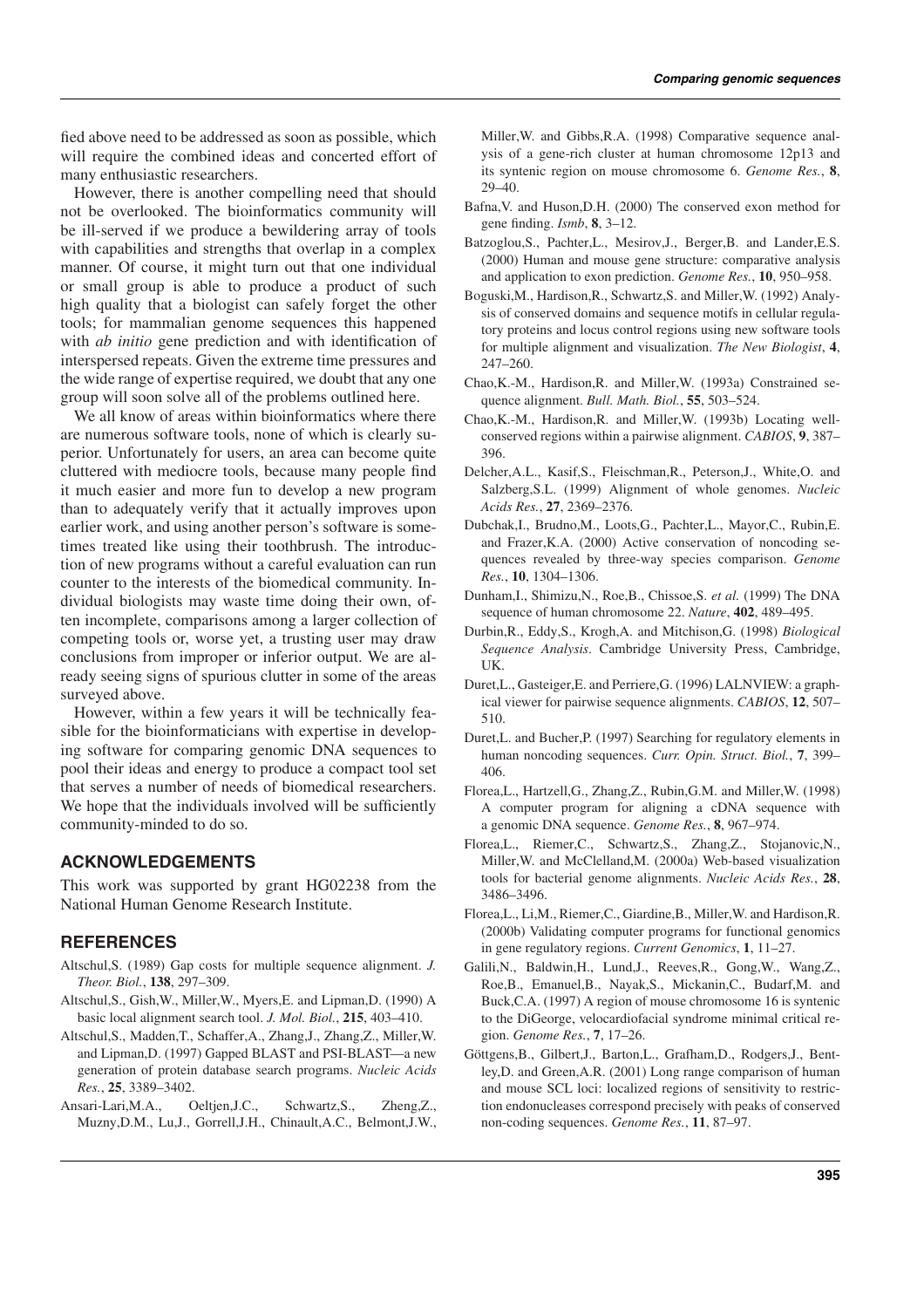- Gu,X. and Li,W.-H. (1995) The size distribution of insertions and deletions in human and rodent pseudogenes suggests the logarithmic gap penalty for sequence alignments. *J. Mol. Evol.*, **40**, 464–473.
- Guigo,R., Agarwal,P., Abir,J., Burset,M. and Fickett,J.W. (2000) An ´ assessment of gene prediction accuracy in large DNA sequences. *Genome Res.*, **10**, 1630–1642.
- Hardison,R. and Miller,W. (1993) Use of long sequence alignments to study the evolution and regulation of mammalian globin gene clusters. *Mol. Biol. Evol.*, **10**, 73–102.
- Hardison,R., Chao,K.-M., Schwartz,S., Stojanovic,N., Ganetsky,M. and Miller,W. (1994) Globin Gene Server: a prototype E-mail database server featuring extensive multiple alignments and data compilation for electronic genetic analysis. *Genomics*, **21**, 344– 353.
- Hardison,R., Oeltjen,J. and Miller,W. (1997) Long human–mouse sequence alignments reveal novel regulatory elements: a reason to sequence the mouse genome. *Genome Res.*, **7**, 959–966.
- Holmes,I. and Durbin,R. (1998) Dynamic programming alignment accuracy. *J. Comput. Biol.*, **5**, 493–504.
- Huang,X. (1994) A context dependent method for comparing sequences. *Proceedings of the 5th Symposium on Combinatorial Pattern Matching Lecture Notes in Computer Science 807*, Springer, Berlin, pp. 54–63.
- Jang,W., Hua,A., Spilson,S.V., Miller,W., Roe,B.A. and Meisler,M.H. (1999) Comparative sequence of human and mouse BAC clones from the *mnd2* region of chromosome 2p13. *Genome Res.*, **9**, 53–61.
- Jareborg,N. and Durbin,R. (2000) Alfresco—a workbench for comparative genomic sequence analysis. *Genome Res.*, **10**, 1148–1157.
- Jareborg,N., Birney,E. and Durbin,R. (1999) Comparative analysis of noncoding regions of 77 orthologous mouse and human gene pairs. *Genome Res.*, **9**, 815–824.
- Jeanmougin,F., Thompson,J., Gouy,M., Higgins,D. and Gibson,T.J. (1998) Multiple sequence alignment with ClustalX. *Trends Biol. Sci.*, **23**, 403–405.
- Kent,W.J. and Zahler,A.M. (2000) Conservation, regulation, synteny, and introns in a large-scale *C.briggsae–C.elegans* genomic alignment. *Genome Res.*, **10**, 1115–1125.
- Kolchanov,N.A., Podkolodnaya,O., Ananko,E., Ignatieva,E., Stepanenko,I., Kel-Margoulis,O., Kel,A., Merkulova,T., Goryachkovskaya,T., Busygina,T., Kolpakov,F., Podkolodny,N., Naumochkin,A., Korostishevskaya,I., Romashchenko,A. and Overton,G.C. (2000) Transcription regulatory regions database (TRRD): its status in 2000. *Nucleic Acids Res.*, **28**, 298–301.
- Koop,B.F. and Hood,L. (1994) Striking sequence similarity over almost 100 kilobases of human and mouse T-cell receptor DNA. *Nature Genet.*, **7**, 48–53.
- Lee,I.Y., Westaway,D., Smit,A., Wang,K., Seto,J., Chen,L., Acharya,C., Ankener,M., Baskin,D., Cooper,C., Yao,H., Prusiner,S. and Hood,L.E. (1998) Complete genomic sequence and analysis of the prion protein gene region from three mammalian species. *Genome Res.*, **8**, 1022–1037.
- Lund,J., Chen,F., Hua,A., Roe,B., Budarf,M., Emanuel,B. and Reeves,R.H. (2000) Comparative sequence analysis of 634 kb of the mouse chromosome 16 region of conserved synteny with

the human velocardiofacial syndrome region on chromosome 22q11.2. *Genomics*, **63**, 374–383.

- McClelland,M., Florea,L., Sanderson,K., Clifton,S., Parkhill,J., Churcher,C., Dougan,G., Wilson,R. and Miller,W. (2000) Comparison of the *Escherichia coli* K12 genome with sampled genomes of *Klebsiella pneumoniae* and three *Salmonella enterica* serovars, Typhimurium, Typhi and Paratyphi. *Nucleic Acids Res.*, **28**, 4974–4986.
- Makalowski,W., Zhang,J. and Boguski,M. (1996) Comparative analysis of 1196 orthologous mouse and human full-length mRNA and protein sequences. *Genome Res.*, **6**, 846–857.
- Mevissen,H.T. and Vingron,M. (1996) Quantifying the local reliability of a sequence alignment. *Protein Eng.*, **9**, 127–132.
- Miller,W. and Myers,E. (1988) Sequence comparison with concave weighting functions. *Bull. Math. Biol.*, **50**, 97–120.
- Morgenstern,B., Frech,K., Dress,A. and Werner,T. (1998) DI-ALIGN: finding local similarities by multiple sequence alignment. *Bioinformatics*, **14**, 290–294.
- Novichkov,P., Gel'fand,M. and Mironov,A. (2000) Prediction of the exon–intron structure by comparison of nucleotide sequences from various genomes. *Mol. Biol.*, **34**, 230–236. (In Russian).
- Onyango,P., Miller,W., Lehoczky,J., Leung,C., Birren,B., Wheelan,S., Dewar,K. and Feinberg,A.P. (2000) Sequence and comparative analysis of the mouse 1 megabase region orthologous to the human 11p15 imprinted domain. *Genome Res.*, **10**, 1697– 1710.
- Pustell,J. and Kafatos,F.C. (1982) A high speed, high capacity homology matrix: zooming through SV40 and polyoma. *Nucleic Acids Res.*, **10**, 4765–4782.
- Schuler,G.D., Altschul,S. and Lipman,D. (1991) A workbench for multiple alignment construction and analysis. *Proteins*, **9**, 180– 190.
- Schwartz,S., Miller,W., Yang,C.-M. and Hardison,R. (1991) Software tools for analyzing pairwise alignments of long sequences. *Nucleic Acids Res.*, **19**, 4663–4667.
- Schwartz,S., Zhang,Z., Frazer,K.A., Smit,A., Riemer,C., Bouck,J., Gibbs,R., Hardison,R. and Miller,W. (2000) PipMaker—a web server for aligning two genomic DNA sequences. *Genome Res.*, **10**, 577–586.
- Smith,T.F. and Waterman,M.S. (1981) Identification of common molecular sequences. *J. Mol. Biol.*, **147**, 195–197.
- Sonnhammer,E.L. and Durbin,R. (1995) A dot-matrix program with dynamic threshold control suited for genomic DNA and protein sequence analysis. *Gene*, **167**, GC1-10.
- Stavenhagen,J.B. and Robins,D.M. (1988) An ancient provirus has imposed androgen regulation on the adjacent mouse sex-limited protein gene. *Cell*, **55**, 247–254.
- Stojanovic,N., Berman,P., Gumucio,D., Hardison,R. and Miller,W. (1997) A linear-time algorithm for the 1-mismatch problem. In Dehne,F., Rau-Chaplin,A., Sack,J.-R. and Tamassia,R. (eds), *Algorithms and Data Structures Lecture Notes in Computer Science, 1272*, Springer, Berlin, pp. 126–135.
- Stojanovic,N., Florea,L., Riemer,C., Gumucio,D., Slightom,J., Goodman,M., Miller,W. and Hardison,R. (1999) Comparison of five methods for finding conserved sequences in multiple alignments of gene regulatory regions. *Nucleic Acids Res.*, **27**, 3899– 3910.